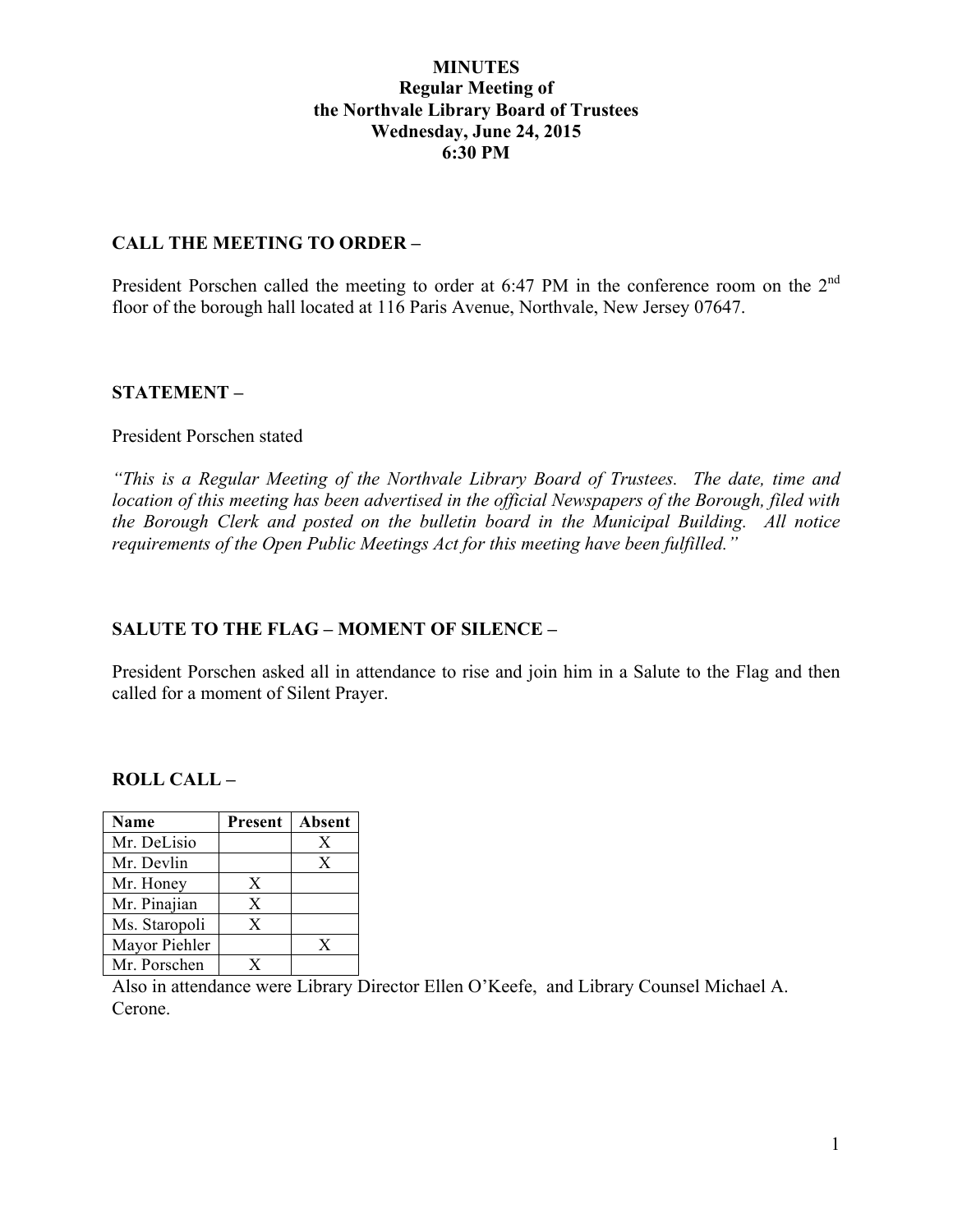#### **ROLL CALL VOTE –**

Minutes of the regular meeting of May 27, 2015 were approved on roll call vote as follows.

| Name          | <b>ACTION</b> | <b>YES</b> | N <sub>O</sub> | <b>ABSENT</b> | <b>ABSTAIN</b> |
|---------------|---------------|------------|----------------|---------------|----------------|
| Mr. DeLisio   |               |            |                |               |                |
| Mr. Devlin    |               |            |                |               |                |
| Mr. Honey     | second        |            |                |               |                |
| Mr. Pinajian  |               | X          |                |               |                |
| Ms. Staropoli |               | X          |                |               |                |
| Mayor Piehler |               |            |                |               |                |
| Mr. Porschen  | motion        |            |                |               |                |

# **GENERAL DISCUSSION –**

Bergen County Board of Chosen Freeholders presented the Director O'Keefe a certificate of commendation honoring the Northvale Public Library for its opening.

Thanks to the Friends of the Library we had a very successful booksale.

# **Director's Report and Update**

Director O'Keefe reported that 487 library cards have been registered and we checked out 1,520 items.

 $\cdot$  Go Live: 6/2/15

Enthusiastic opening. 141 cards registered on the first day. NJLA Executive Director Pat Tumulty presented NJLA Library Champion Award to Residents for a Northvale Municipal Library. Library Board representatives, NJLA and BCCLS representatives also in attendance.

# • Grand Reopening 6/13/15

Another festive day. Bergen County Board of Freeholders Commendation presented by me at ribbon cutting. Mayor, Councilman Roy Sokoloski, two BCCLS library directors and Board members attended. Refreshments donated by ShopRite. Jenna Amos, Northvale ShopRite dietitian and a resident of Northvale, was here with community handouts. Jenna will be conducting free programs at the library this summer for children and adults.

Director O'Keefe also drafted a personnel manual which was sent to the personnel committee for review and she will send it to library counsel for feedback.

We discussed if there is a need to organize a list of approved volunteers to use at the library and if they need to be fingerprinted.

Director O'Keefe stated that the copy of her NJ Professional Librarian State certification is under the name of Ellen M. Smith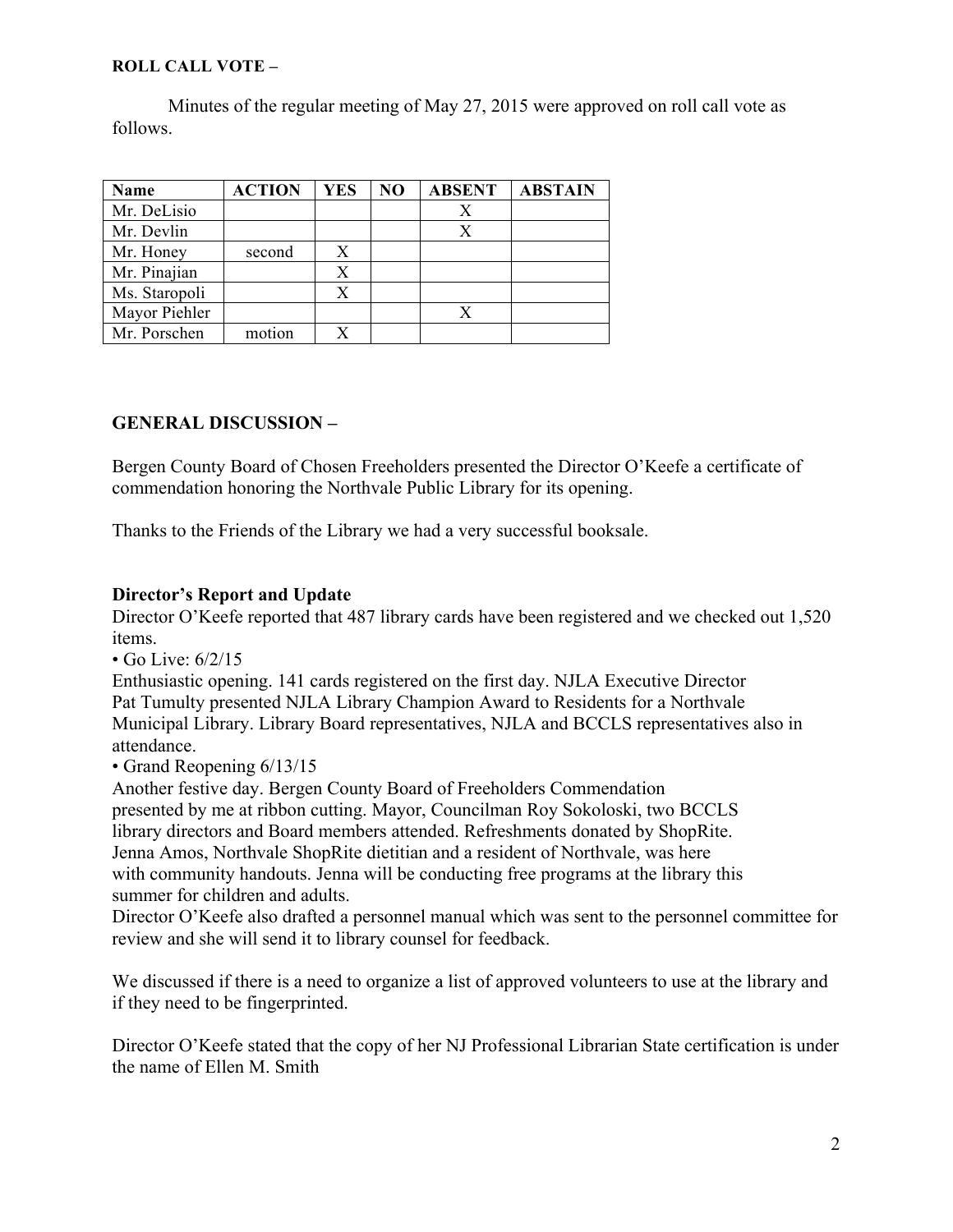# **ROLL CALL VOTES –**

Resolved to approve the claims list of invoices totaling \$18,548,01 for this past month

| The resolution was adopted on a foll early follows. |               |            |     |               |                |  |  |
|-----------------------------------------------------|---------------|------------|-----|---------------|----------------|--|--|
| Name                                                | <b>ACTION</b> | <b>YES</b> | NO. | <b>ABSENT</b> | <b>ABSTAIN</b> |  |  |
| Mr. DeLisio                                         |               |            |     |               |                |  |  |
| Mr. Devlin                                          |               |            |     | Х             |                |  |  |
| Mr. Honey                                           |               | X          |     |               |                |  |  |
| Mr. Pinajian                                        | motion        | X          |     |               |                |  |  |
| Ms. Staropoli                                       |               | X          |     |               |                |  |  |
| Mayor Piehler                                       |               |            |     | X             |                |  |  |
| Mr. Porschen                                        | second        |            |     |               |                |  |  |

The resolution was adopted on a roll call vote as follows:

Resolved to approve the reimbursement for various supplies for \$238.69 to Director O'Keefe

| <b>Name</b>   | <b>ACTION</b> | <b>YES</b> | NO | <b>ABSENT</b> | <b>ABSTAIN</b> |
|---------------|---------------|------------|----|---------------|----------------|
| Mr. DeLisio   |               |            |    |               |                |
| Mr. Devlin    |               |            |    | X             |                |
| Mr. Honey     |               | X          |    |               |                |
| Mr. Pinajian  | second        | X          |    |               |                |
| Ms. Staropoli | motion        |            |    |               |                |
| Mayor Piehler |               |            |    | X             |                |
| Mr. Porschen  |               |            |    |               |                |

The resolution was adopted on a roll call vote as follows:

Resolved to approve the reimbursement for various supplies for \$42.50 to Marissa Hall

| Name          | <b>ACTION</b> | <b>YES</b> | NO | <b>ABSENT</b> | <b>ABSTAIN</b> |
|---------------|---------------|------------|----|---------------|----------------|
| Mr. DeLisio   |               |            |    | X             |                |
| Mr. Devlin    |               |            |    | X             |                |
| Mr. Honey     |               |            |    |               |                |
| Mr. Pinajian  |               | X          |    |               |                |
| Ms. Staropoli | motion        | Х          |    |               |                |
| Mayor Piehler |               |            |    | X             |                |
| Mr. Porschen  | second        |            |    |               |                |

The resolution was adopted on a roll call vote as follows: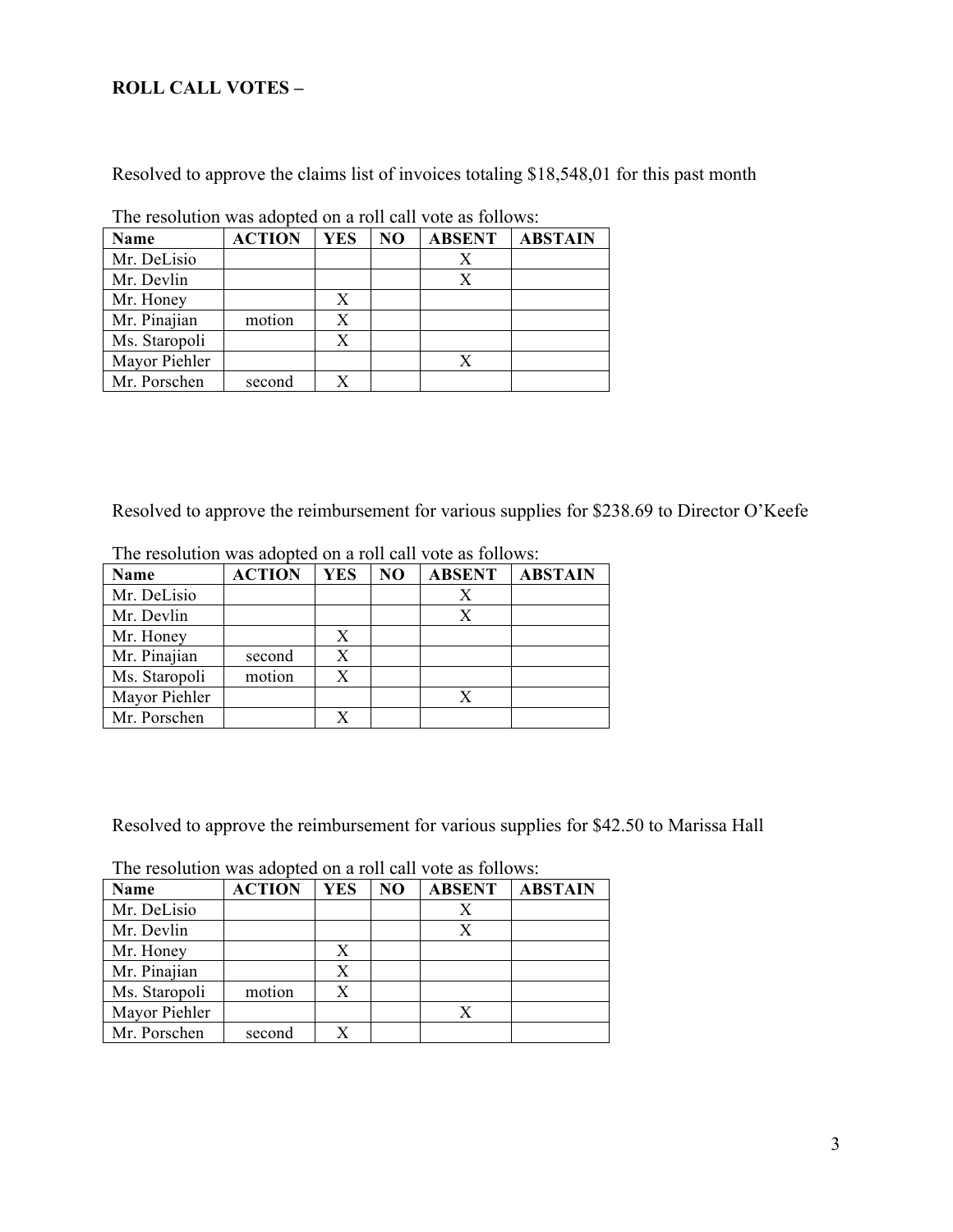Resolved to adopt the Northvale Public Library Logo #2 proposed by Debbie Pirsos

| Name          | <b>ACTION</b> | YES | N <sub>O</sub> | <b>ABSENT</b> | <b>ABSTAIN</b> |  |  |
|---------------|---------------|-----|----------------|---------------|----------------|--|--|
| Mr. DeLisio   |               |     |                |               |                |  |  |
| Mr. Devlin    |               |     |                | Х             |                |  |  |
| Mr. Honey     |               | X   |                |               |                |  |  |
| Mr. Pinajian  |               | Х   |                |               |                |  |  |
| Ms. Staropoli | motion        | X   |                |               |                |  |  |
| Mayor Piehler |               |     |                |               |                |  |  |
| Mr. Porschen  | second        |     |                |               |                |  |  |

The resolution was adopted on a roll call vote as follows:

Resolved to adopt the Northvale Public Notice Bulletin Board Policy

| <b>ACTION</b> | <b>YES</b> | N <sub>O</sub> | <b>ABSENT</b> | <b>ABSTAIN</b> |
|---------------|------------|----------------|---------------|----------------|
|               |            |                | Х             |                |
|               |            |                | X             |                |
|               | X          |                |               |                |
| second        | X          |                |               |                |
| motion        | X          |                |               |                |
|               |            |                |               |                |
|               | X          |                |               |                |
|               |            |                |               |                |

The resolution was adopted on a roll call vote as follows:

Resolved to approve the employee mileage reimbursement of \$91.37 to Michele Albanese

| The resolution was adopted on a foll early follows. |               |            |    |               |                |  |  |
|-----------------------------------------------------|---------------|------------|----|---------------|----------------|--|--|
| Name                                                | <b>ACTION</b> | <b>YES</b> | NO | <b>ABSENT</b> | <b>ABSTAIN</b> |  |  |
| Mr. DeLisio                                         |               |            |    |               |                |  |  |
| Mr. Devlin                                          |               |            |    | X             |                |  |  |
| Mr. Honey                                           |               | X          |    |               |                |  |  |
| Mr. Pinajian                                        |               | X          |    |               |                |  |  |
| Ms. Staropoli                                       | second        | X          |    |               |                |  |  |
| Mayor Piehler                                       |               |            |    | X             |                |  |  |
| Mr. Porschen                                        | motion        |            |    |               |                |  |  |

The resolution was adopted on a roll call vote as follows: